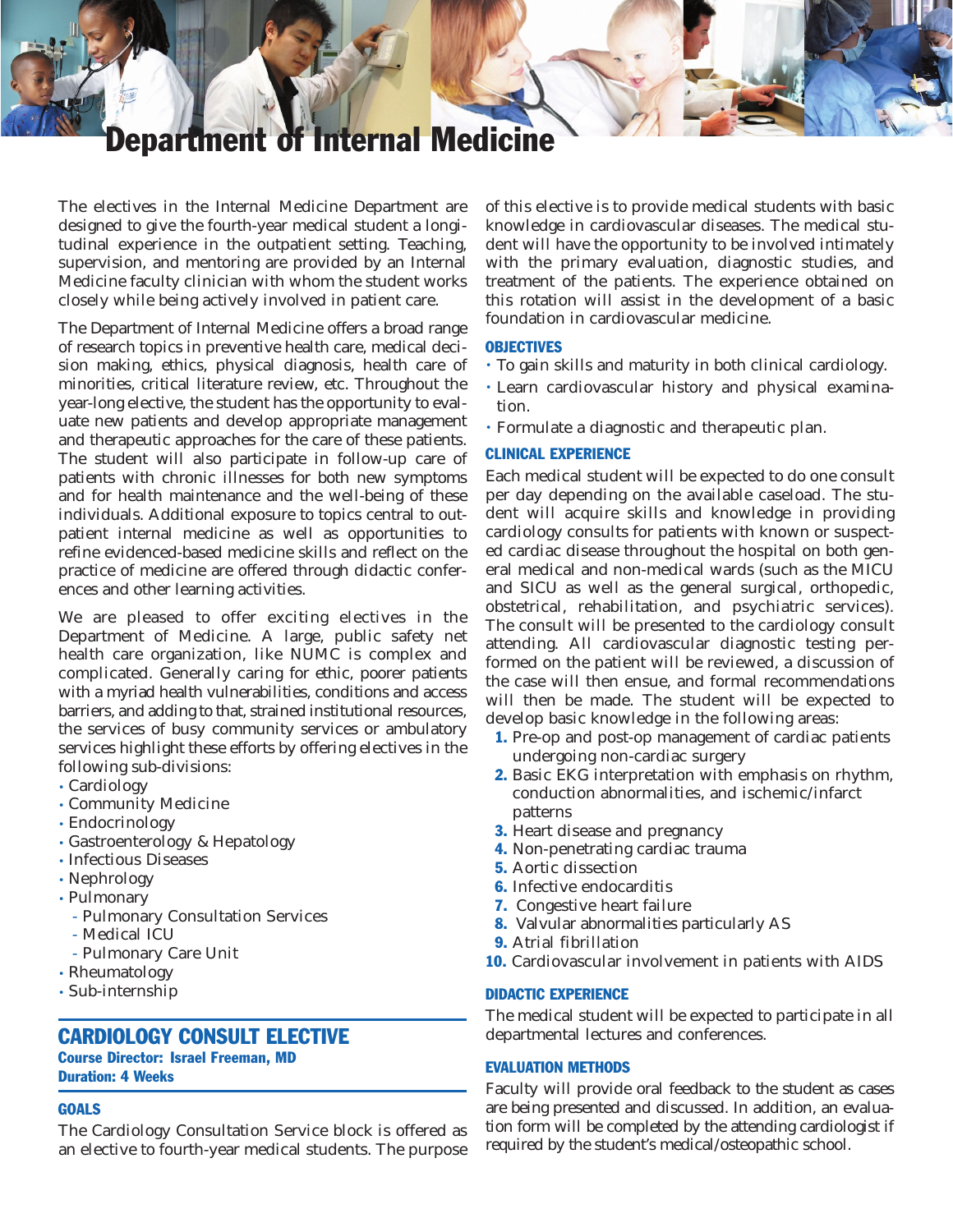#### HOW TO APPLY

If you are interested in applying, please call 516-572- 5399 or visit us at www.numc.edu.

# CARDIOLOGY AMBULATORY CARE CLINIC ELECTIVE

Course Director: Rosalind Watman, DO Duration: 4 Weeks

# **GOALS**

The ambulatory educational experience will allow the student to participate in the care of patients having a wide spectrum of cardiovascular disorders. In this setting, emphasis is placed on gathering information concerning the patient's past cardiac history and prior cardiac investigations. Utilizing this information, the student will begin to learn how to formulate a diagnostic and therapeutic plan and then arrange for its implementation in an appropriate, cost-effective manner.

#### **OBJECTIVES**

Concepts that the student will be expected to learn include:

- 1. Cardiovascular risk factor assessment
- 2. Pharmacology of anti-anginal medications
- 3. Treatment algorithms for hypercholesterolemia and hypertriglyceridemia
- 4. Selection of grade exercise testing versus nuclear perfusion imaging techniques
- 5. Coronary revascularization options
- 6. Indications for and selection of vasodilators, betablockers, diuretics, and digitalis in heart failure
- 7. General medical management and timing of surgery in regurgitant and stenotic valve lesions
- 8. Selecting the appropriate antihypertensive medications with respect to patient's age, sex, race and comorbid clinical conditions as well as costs
- 9. Evaluation of the cardiac patent undergoing non-cardiac surgery including indications for nuclear perfusion imaging studies in patients undergoing vascular surgery
- 10. Basic understanding of cardiovascular physiology during pregnancy and safety and utility of various drugs during pregnancy to treat maternal heart disease.

#### EVALUATION METHOD

Faculty will provide oral feedback to the student as cases are being presented and discussed. In addition, an evaluation form will be completed by the attending cardiologist if required by the student's medical/osteopathic school.

#### HOW TO APPLY

If you are interested in applying, please call 516-572- 5399 or visit us at www.numc.edu.

# COMMUNITY MEDICINE ELECTIVE

Course Director: Christine Brown, MD Duration: 4 Weeks

# **GOAL**

To provide students with practice-oriented and/or service-oriented learning opportunities related to community medicine. Students will learn about the types and functions of the formal and informal medical, public health, and social support programs involved in community health care.

# **OBJECTIVES**

- 1. Focus on health promotion and disease prevention in the community-based setting and as applied to populations of patients.
- 2. Demonstrate the importance of the physical environment, the social environment, and access to care in determining the health of populations.
- 3. Enhance students' understanding of the relationship between culture and health, and improve their skills in delivering culturally sensitive health care services.
- 4. Expose students to the social, financial, and ethical aspects of limiting and promoting access to health care for vulnerable populations.
- 5. Students should demonstrate an ability to evaluate and manage common acute and chronic ambulatory illnesses in a well-reasoned manner.
- 6. Students will be able to develop a patient-centered approach to the evaluation and management of patients commonly seen in ambulatory care setting.
- 7. Students will be able to develop and refine the basic clinical skills of interviewing patients and performing an accurate physical exam.
- 8. Students will be able to apply the principles of longitudinal and comprehensive health care, including consideration of familial, community, and cultural influences on health behavior.
- 9. Students will be able to apply the principles of preventive medicine in a primary care setting.
- 10. Students will develop professional values and attitudes, and apply ethical principles to the physicianpatient relationship.

#### CLINICAL EXPERIENCE

The medical team comprises of two medical students, which will be "mentored" by a faculty member in the Department of Community Medicine. Each team is assigned at each of four [satellite] Community Health Centers, and one at Nassau University Medical Center's Center for Hypertension, Diabetes and Vascular Medicine, located within the Medical Center, but actively involved in community outreach and linkages to our community health centers and private practitioners. The students will be exposed to and understand the concepts of "primary" and "specialty" care outpatient services, "medical homes," referral patterns, follow-up issues and a host of other items including the challenges of cultural, ethnic and disparities in health care.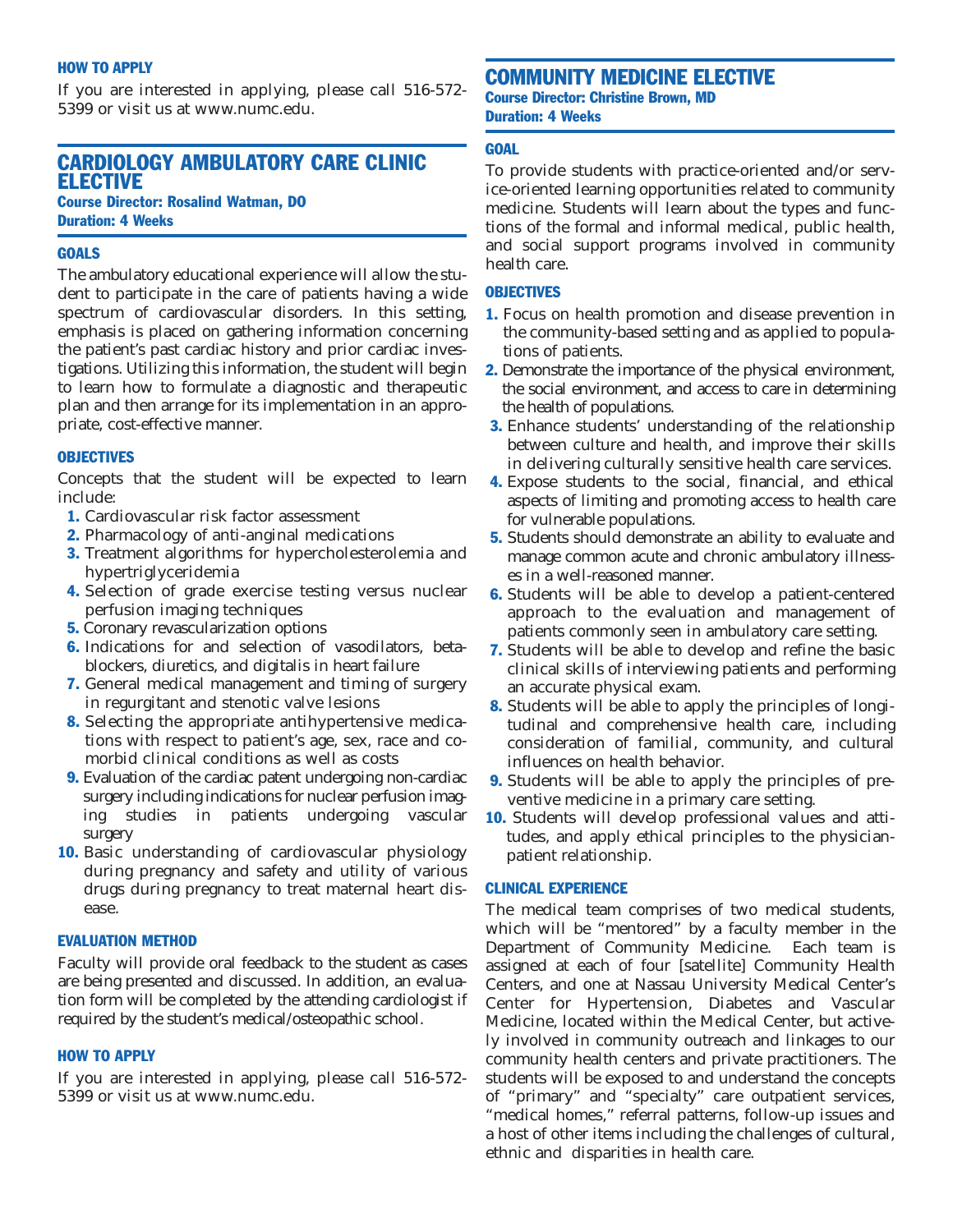#### DIDACTIC EXPERIENCE

The medical student will be expected to participate in all departmental lectures and conferences.

#### SUGGESTED READING MATERIAL:

*Community-Oriented Primary Care: Health Care for the 21st Century,* Edited by Robert Rhyne, MD American Public Health Association

# EVALUATION METHOD

Throughout the rotation, there will be clinical observation and feedback by the mentor as well as other faculty members.

At the rotation's end, based upon a patient seen during the month, a brief (10-15 minutes) case presentation, didactic discussion and Q&A will be presented to the student's colleagues and Faculty.

# HOW TO APPLY

If you are interested in applying, please call 516-572- 5399 or visit us at www.numc.edu.

# ENDOCRINOLOGY ELECTIVE

Course Director: Salini Kumar, MD Duration: 4 Weeks

# **GOALS**

During the four weeks of the elective, medical students will become familiar with the pathophysiology, diagnosis, and management of endocrine disorders. In order to achieve this goal they must:

- Achieve basic knowledge of the normal physiology of the endocrine glands.
- Become facile in obtaining a history specific to endocrine and metabolic disorders.
- Learn to perform a physical examination with particular attention to the multi-system manifestations of endocrine diseases.
- Develop the ability to form a comprehensive endocrinologic differential diagnosis.
- Appreciate how to plan a logical, cost-effective work-up of patients with specific endocrinologic disorders.
- Learn to interpret common endocrine laboratory tests and hormone measurements.
- Have specific understanding of the long-term management of patients with diabetes mellitus, thyroid disease, osteoporosis, and lipid disorders.

# **OBJECTIVES**

During the elective, students will acquire in-depth skills and knowledge by:

- Performing endocrinology consultations supervised by the endocrinology fellow and endocrinology attending.
- Making formal consultations rounds five days per week.
- Attending the general endocrinology clinic weekly, the diabetes clinic at least once weekly, and the monthly metabolic bone and hyperlipidemia clinics.
- Attending and participating in the weekly endocrine division conferences, which include endocrine grand rounds, journal club, and nuclear medicine conference, and attending Department of Medicine grand rounds.
- Observing the performance of fine- needle thyroid aspiration and thyroid ultrasound examinations at the thyroid biopsy clinic.
- Reading general endocrinology with specific attention to the disorders affecting the patients they are assigned and presenting a subject review during consultation rounds.
- Learning about Diabetes mellitus type 1 and 2, Thyroid Disease, Disorders of Calcium Metabolism, Metabolic Bone Disease, Endocrine Hypertension and Lipid Disorders.

#### SUGGESTED READING MATERIAL

*Harrison's Principles of Internal Medicine* by Eugene Braunwald, Anthony S. Fauci, Dennis L. Kasper, Stephen L. Hauser, J. Larry Jameson, Richard M. Stone.

*Cecil's Textbook of Medicine* by Lee Goldman, Dennis Arthur Ausiello, William Arend, and James O. Armitage.

*Williams Textbook of Endocrinology*  by Henry M. Kroneberg & al.

# CLINICAL EXPERIENCE

Through clinical experience, students will learn the rudiments of:

- Cortrosyn (rapid ACTH) test
- Dexamethasone suppression test
- Bone densitometry tests (DXA)
- Hormonal responses to stress and hypoglycemia
- Different modalities of thyroid gland imaging
- The use of dynamic hormone testing and when imaging is indicated

#### DIDACTIC EXPERIENCE

The medical student will be expected to participate in all departmental lectures and conferences.

# EVALUATION METHODS

- Clinical observation by attending physicians
- Evaluation by endocrine fellows
- Participation in rounds and conferences

# HOW TO APPLY

If you are interested in applying, please call 516-572- 5399 or visit us at www.numc.edu.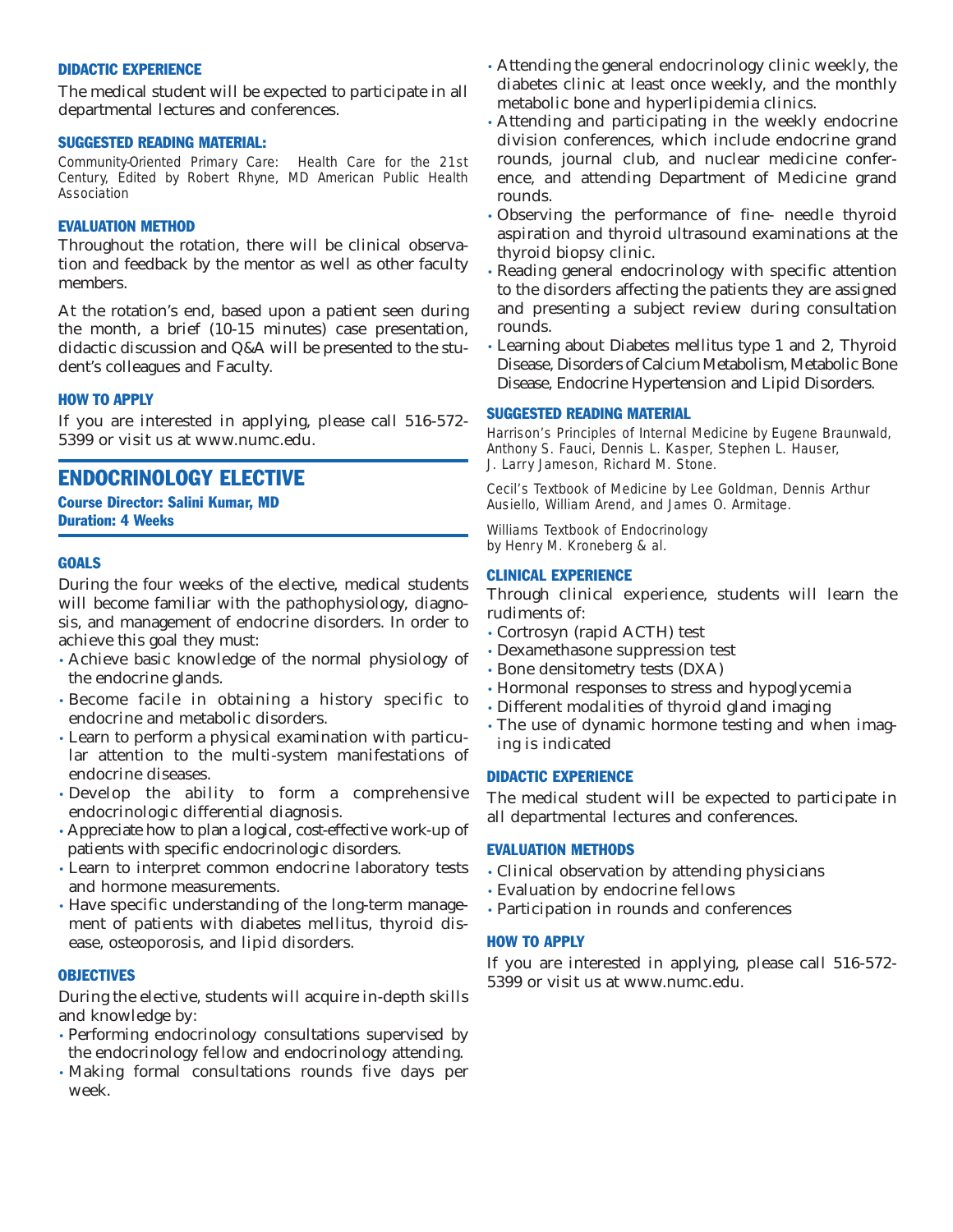# GASTROENTEROLOGY & HEPATOLOGY ELECTIVE Course Director: Paul Mustacchia, MD

Duration: 4 Weeks

# **GOALS**

The goals of the elective rotation are to provide the student with an introductory inpatient and outpatient consultative experience; and to introduce them to the management of gastrointestinal and liver disorders. Additionally, students will be trained to competently evaluate, manage, and follow common gastroenterologic illnesses.

# **OBJECTIVES**

The objectives of the Gastroenterology elective are to expose medical students to:

- Basic pathophysiology of gastrointestinal diseases.
- Recognized common diseases of the tubular gut, gallbladder, pancreas, and liver along with appropriate diagnostic and therapeutic plans.

Every patient evaluated by a student in either the clinic setting or the inpatient consult setting will be examined and reviewed in detail with the attending physician. At a minimum, this review will include discussion of the history and physical examination findings, differential diagnosis, and diagnostic and therapeutic management plans.

# CLINICAL EXPERIENCE

Clinical experience will include co-management of patients with a wide variety of digestive and liver disorders, in both the inpatient and outpatient settings. There will be an emphasis on the pathophysiology, clinical manifestations, and treatment of gastrointestinal disorders. Additionally the medical students will observe endoscopy performed by the gastroenterologists to gain knowledge of the appearance of normal gastroenterologic anatomy and the appearance of pathology.

The medical students will demonstrate understanding of diagnosis, treatment, and long-term management of the following GI diseases:

- 1. hepatitis, including evaluating abnormal liver function tests
- 2. pancreatitis
- **3.** peptic ulcer disease and nonulcer dyspepsia
- 4. colon cancer
- 5. cholelithiasis, cholecystitis
- 6. irritable bowel syndrome
- 7. inflammatory bowel disease
- 8. ascites and its evaluation
- 9. GERD
- 10. GI bleeding
- 11. hepatic cirrhosis

# DIDACTIC EXPERIENCE

- Students are expected to attend all regularly scheduled program conferences, including morning report, core conference, journal club, morbidity and mortality conference, and pathology conference.
- Selected clinical review literature in gastroenterology and hepatology is presented to the student for reading and discussion.
- The student will also observe endoscopic procedures including diagnostic and therapeutic EGD and colonsocopy. The student can also arrange to observe mortality studies, endoscopic ultrasound, ERCP, stent placement and other advanced GI procdures.

# **OBJECTIVES**

During their rotation, medical students will work with Internal Medicine residents to become familiar with the pathogenesis, diagnosis, and treatment of a wide variety of infectious diseases. They will always be supervised by an Infectious Disease attending on the consult service. The course objectives include:

- 1. Obtain an accurate and thorough history from the patient, patient's family, and available records.
- 2. Perform a complete and accurate physical examination.
- 3. Being able to recognize dermatological manifestations of different infectious diseases.
- 4. Evaluate lab and diagnostic radiographic studies in patients with infections.
- 5. Develop a differential diagnosis, recognizing which illnesses are most likely to be causing the specific problem.
- 6. Discuss appropriate antibiotic options, if indicated, including calculation and adjustment of dosage of antibiotic therapy in patients with renal compromise.
- 7. Interpret levels of antibiotics.

# INFECTIOUS DISEASES ELECTIVE Course Director: Shadab Ahmed, MD Duration: 4 Weeks

# CLINICAL EXPERIENCE

Principles of host defense, microbial pathogenicity, prevention of infection, diagnosis of infection, and antimicrobial therapy are covered. Students are an integral part of the consulting team for patients with infectious disease problems. They prepare consult notes and participate in rounds, conferences, and seminars. Special sessions in the Infectious Diseases and Aids Clinic, the Venereal Disease Clinic, and the clinical microbiology laboratory are provided. Small group seminars are held with the faculty on major topics. In addition, a tour of the microbiology laboratory will introduce students to relevant diagnostic tests and their interpretation.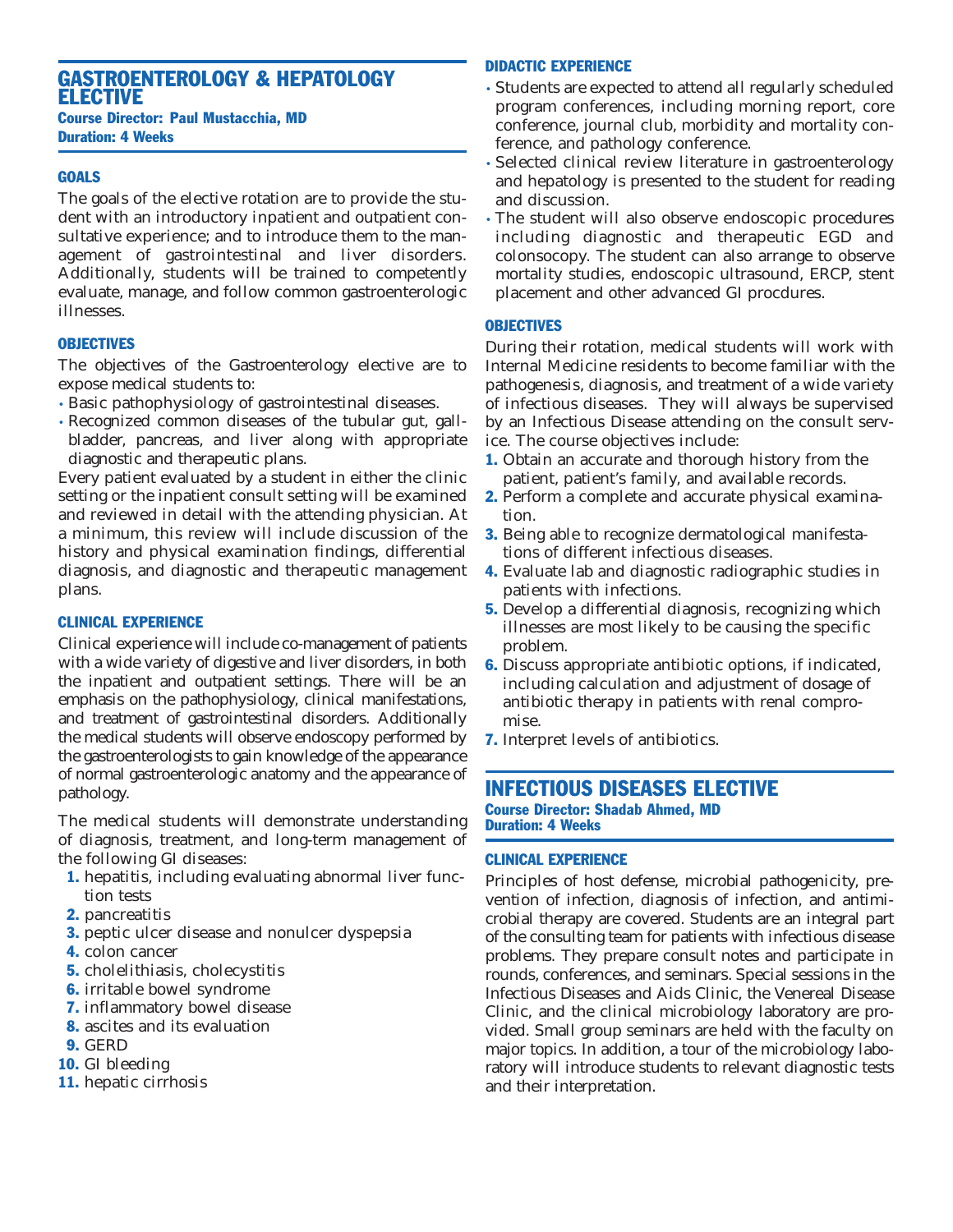# DIDACTIC EXPERIENCE

In addition to daily teaching rounds, students attend the following conferences:

Journal Club Case Presentations. Twice a month, the Infectious Diseases attendings, HIV scholars, and residents/medical students critically review current journal articles. All members of the Infectious Disease team are given copies of the articles prior to the meeting to encourage discussion.

Medical Grand Rounds are held on Thursday mornings; usually a guest speaker presents a lecture. The speakers are selected for their ability as lecturers and the topics are chosen so as to cover a variety of important subjects in Infectious Diseases over the course of the year (3–4 times a year).

#### Morning reports. As needed.

Mortality and Morbidity conferences are held about 3–4 times per year when infectious diseases cases are presented.

An HIV Primary Care Conference is held every Thursday morning with both hospital and community consultants.

#### SUGGESTED READING MATERIAL

Mandell, Douglas and Bennett's *Principles and Practices of Infectious Diseases; 6th edition*

# EVALUATION METHOD

100% clinical observation and case presentations.

#### HOW TO APPLY

If you are interested in applying, please call 516-572- 5399 or visit us at www.numc.edu.

# NEPHROLOGY ELECTIVE

Division Chief: Leah Balsam, MD Duration: 4 Weeks

#### **GOALS**

Students will understand the fundamentals related to acute, chronic, and end-stage renal disease (ESRD), including hemodialysis, peritoneal dialysis, and renal transplantation. In addition they will be expected to learn about glomerular and tubulo-interstitial diseases, acid-base and electrolyte abnormalities, and hypertension.

#### **OBJECTIVES**

The medical student will develop knowledge in the diagnosis and management of inpatient and out-patient nephrologic conditions. Patients will be evaluated on the medical, surgical, and (occasionally) obstetric floors. Patients will be also evaluated on the medical and surgical, and (occasionally) patient ICUs, as well as telemetry and PCU. In addition to general consults, the medical student will be exposed to acute hemodialysis and peritoneal dialysis in these settings.

The medical student joins the renal consult team. The student will be expected to see patients on his/her own under the guidance of the renal fellow. The case will then be presented to the renal attending who together with the student will speak with and examine the patient, review the laboratory work and radiological tests as necessary, and then review the case with the student and fellow and any medical resident on the service. The student will also attend the renal and peritoneal dialysis clinics and see patients in conjunction with one of the fellows. The case will then be presented to and seen by the attending and discussed with the student and fellow.

#### DIDACTIC EXPERIENCE

The medical student will be expected to participate in all divisional lectures and conferences.

Topics or articles may be assigned to students for presentation.

#### EVALUATION METHOD

100% clinical observation.

#### HOW TO APPLY

If you are interested in applying, please call 516-572- 5399 or visit us at www.numc.edu.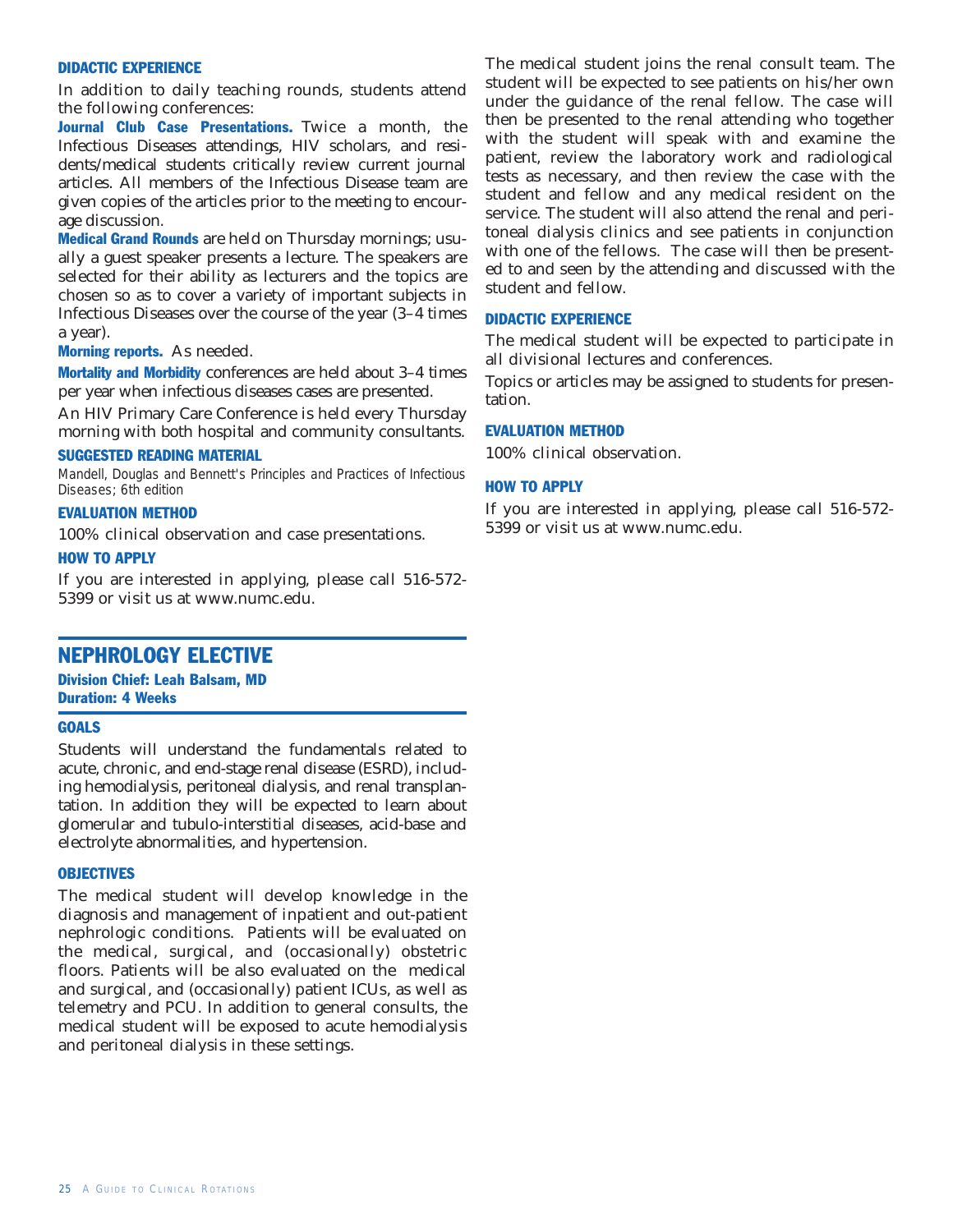# **monary Outpatient and Consultation Services**

Consultation Services is designed to allow the medical student to participate in outpatient and inpatient consultations, under the auspices of a medical resident and pulmonary staff physician. The medical student will perform outpatient clinic evaluations and inpatient consultation evaluations and will interpret pulmonary function testing. He/she will also observe fiberoptic bronchoscopes and other special procedures when appropriate. He/she will perform history and physical examinations and write-ups and discuss appropriate plans for patient care. The medical student will also participate in the Department of Medicine weekly conferences and all Pulmonary subspecialty conferences.

The program offers two pathways, one focused on clinical training and research, and the other on clinical training and basic, bench-top research. Students rotating at NUMC provide primary and consultative care for patients with a wide rangeof pulmonary disorders under the direct supervision of a pulmonologist. There will be exposure to the Medical Intensive Care Unit, Pulmonary Care Unit, and general hospital pulmonary consultations and procedures. The following description is a general guideline for the elective. If you have any questions about our programs, please contact us. We will be happy to assist you.

# MEDICAL INTENSIVE CARE UNIT (MICU) ELECTIVE

# Course Director: Javed Iqbal, MD, MPH, FCCP Duration: 4 Weeks

#### **GOALS**

The goals of the MICU elective is to provide medical students with a suitable background in critical care medicine and outpatient settings.

#### **OBJECTIVES**

Medical students are expected to learn:

- Critical care physiology
- Principles of managing respiratory failure
- Basic as well as advanced modes of mechanical ventilation
- Principles of managing various shocks; septic, cardiac, neurogenic, etc.
- Acid-base disorders and its clinical application
- Manage fluid and electrolyte abnormalities
- Basics of nutrition supplementation in critical care units
- Managing neurological disorders

# **EXPERIENCE**

The experience and knowledge gained during this elective should provide medical students with the background to perform an initial evaluation in the treatment of critically ill patients.

#### DIDACTICS EXPERIENCE

The student will participate in didactic sessions including grand rounds, journal clubs, and lectures.

EVALUATION METHODS: Clinical observation will be completed mainly by the course director.

# HOW TO APPLY

If you are interested in applying, please call 516-572- 5399 or visit us at www.numc.edu.

# PULMONARY CONSULTATION SERVICE ELECTIVE

Course Director: Ashok Karnik, MD, FACP, FCCP, FRCP Duration: 4 Weeks

### **GOALS**

To acquire knowledge and have clinical experience with a broad range of pulmonary problems in an inpatient setting, including obstructive lung diseases, pulmonary infections, occupational and environmental lung disease, acute and chronic respiratory failure, and genetic disorders of the respiratory system.

#### **OBJECTIVES**

The Pulmonary elective rotation provides students with the opportunity to acquire knowledge of, and to have a clinical experience, with a broad range of pulmonary problems in inpatient and outpatient settings.

To acquire knowledge of and to have a clinical experience with a broad range of pulmonary problems in inpatient and outpatient settings, including obstructive lung diseases, pulmonary infections, diffuse interstitial lung disease, pulmonary vascular disease, occupational and environmental lung disease, iatrogenic lung diseases, pulmonary manifestations of systemic diseases, acute and chronic respiratory failure, disorders of the pleura and mediastinum, and genetic disorders of the respiratory system.

#### CLINICAL EXPERIENCE

Medical students will:

- Learn outpatient consultation and management of a wide range of pulmonary problems.
- Learn inpatient management and care of the pul-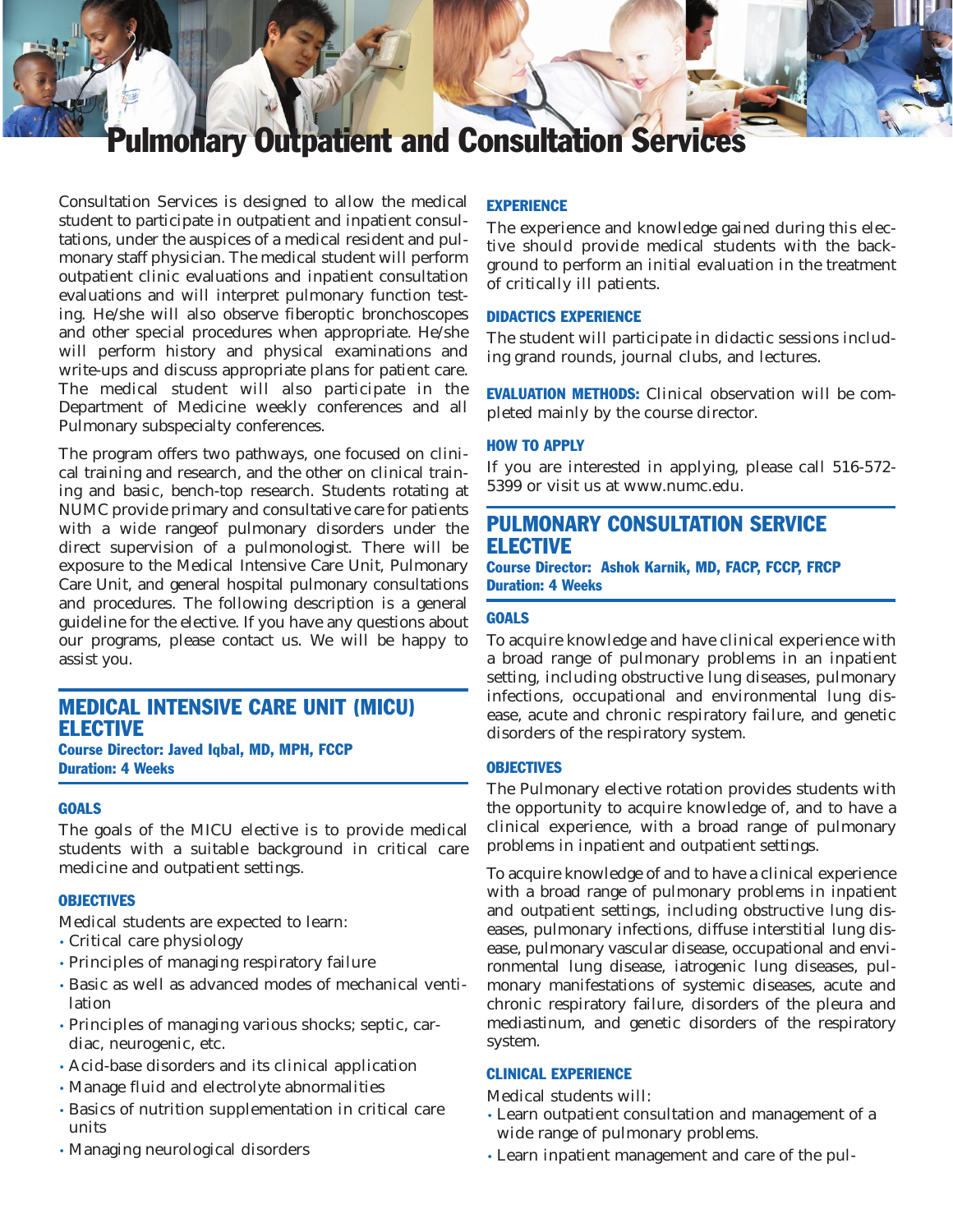monary complications of surgery and postoperative respiratory failure.

- Acquire knowledge of and competence in the use of oxygen therapy, CPAP, mechanical ventilators, weaning and respiratory care techniques, management of pneumothorax, interpretation of sputum samples, BAL samples, pleural fluid, and lung tissue.
- Learn and develop proficiency in interpreting the indications, contraindications, complications and limitations of pulmonary functions tests, including spirometry, flow volume loops, lung volumes, diffusing capacity, and methacholine challenge studies.
- Learn the indications, contraindications, complications and limitations of fiberoptic bronchoscopy, including lavage and biopsy.
- Gain exposure and experience respiratory care techniques and services, including respiratory physical therapy.

Attending physicians who are board-certified in pulmonary disease, directly supervise senior resident, one or two medical students, and physican assistants.

Consultation services are provided to medical or surgical patients with a full range of mild to severe problems. Examples include asthma, chronic obstructive pulmonary disease, cough, pneumonia, tuberculosis and other infections, pre-operative evaluations, evaluations for dyspnea, infections in immunocompromised hosts, hemoptysis, drug-induced lung disease, pulmonary vascular disease, interstitial lung disease, lung cancer, cystic fibrosis and pulmonary manifestations of systemic diseases. In addition, consultation and management of mechanical ventilation, including the use of non-invasive ventilation, and weaning and respiratory care techniques will be provided by the service.

Clinical encounters include: emergency room evaluation at the time of admission or upon request, full history and physical examination at the time of consultation or clinic visit, and daily work rounds for inpatients.

Procedures most frequently performed by the attending physican assistants during this rotation include: fiberoptic bronchoscopy and related procedures, pulmonary function testing and interpretation, thoracentesis, and pleural biopsy.

During this rotation the student will also acquire knowledge of, and the ability to interpret, imaging studies, including chest x-rays, thoracic CT scans, including CT angiograms, and radionuclide studies, particularly ventilation-perfusion scans.

Nassau University Medical Center has a full range of services available for participation in patient care including a full mix of surgical, anesthesia, and medical subspecialty consultation. NUMC also has a full pulmonary diagnostic laboratory for pulmonary function testing and full radiologic imaging services.

| <b>SAMPLE SCHEDULE</b> |                                                    |
|------------------------|----------------------------------------------------|
| <b>Time</b>            | <b>MONDAY</b>                                      |
| 8:00-9:30              | Pre-rounding and new consultations with PA         |
| 9:30-10:30             | Procedures if any scheduled                        |
| 10:30-12:00            | Attending rounds                                   |
| 12:00-1:30             | Lunch teaching conference / Dept of Medicine       |
| $1:30-3:00$            | Asthma Clinic                                      |
| $3:00 - 5:00$          | New consults, PFT interpretation, rounds           |
|                        | <b>TUESDAY</b>                                     |
| $8:00 - 9:30$          | Pre-rounding and new consultations                 |
| 9:30-10:30             | Procedures if any scheduled                        |
| 10:30-12:00            | Attending rounds                                   |
| 12:00-1:00             | <b>IM Conference</b>                               |
| 1:00-5:00              | New Consults, PFT Interpretation, Rounds           |
|                        | <b>WEDNESDAY</b>                                   |
| $8:00 - 9:30$          | Pre-rounding and new consultations                 |
| $9:30 - 10:30$         | Procedures if any scheduled                        |
| $10:30-12:00$          | Attending rounds                                   |
| 12:00-1:30             | Lunch teaching conference / IM                     |
| $1:30-3:00$            | Attending teaching rounds                          |
| $3:00 - 5:00$          | New consults, PFT interpretation, rounds           |
|                        | <b>THURSDAY</b>                                    |
| $8:00 - 9:30$          | Pre-rounding and new consultations                 |
| 9:30-10:30             | Grand rounds - Amphitheater                        |
| 10:30-12:00            | Attending rounds                                   |
| 12:00-1:00             | Pulmonary conference,<br>3rd Floor conference room |
| 1:00-5:00              | New consults, PFT Interpretation, Rounds           |
|                        | <b>FRIDAY</b>                                      |
| 8:00-9:00              | Pre-rounding and new consultations                 |
| 9:00-12:00             | Pulmonary Clinic area 3 - ground floor             |
| 12:00-1:30             | Lunch teaching conference (IM)                     |
| $2:00 - 3:00$          | Attending teaching rounds                          |
| $3:00 - 5:30$          | New consults, PFT Interpretation, Rounds           |

#### DIDACTIC EXPERIENCE

Formal teaching conferences occur every Thursday between 12:00-1:00 p.m.; at which topics pertinent to Pulmonary Medicine are discussed, student and resident are assigned journal articles, as well as cases for presentation and discussion. In addition, there are informal teaching conferences where pulmonary function tests, exercise tests, or problems pertinent to the patients being currently seen are discussed on daily basis. Rounds with all members of the team occur at least once daily on all consultation follow-ups and patients on mechanical ventilator on the primary service.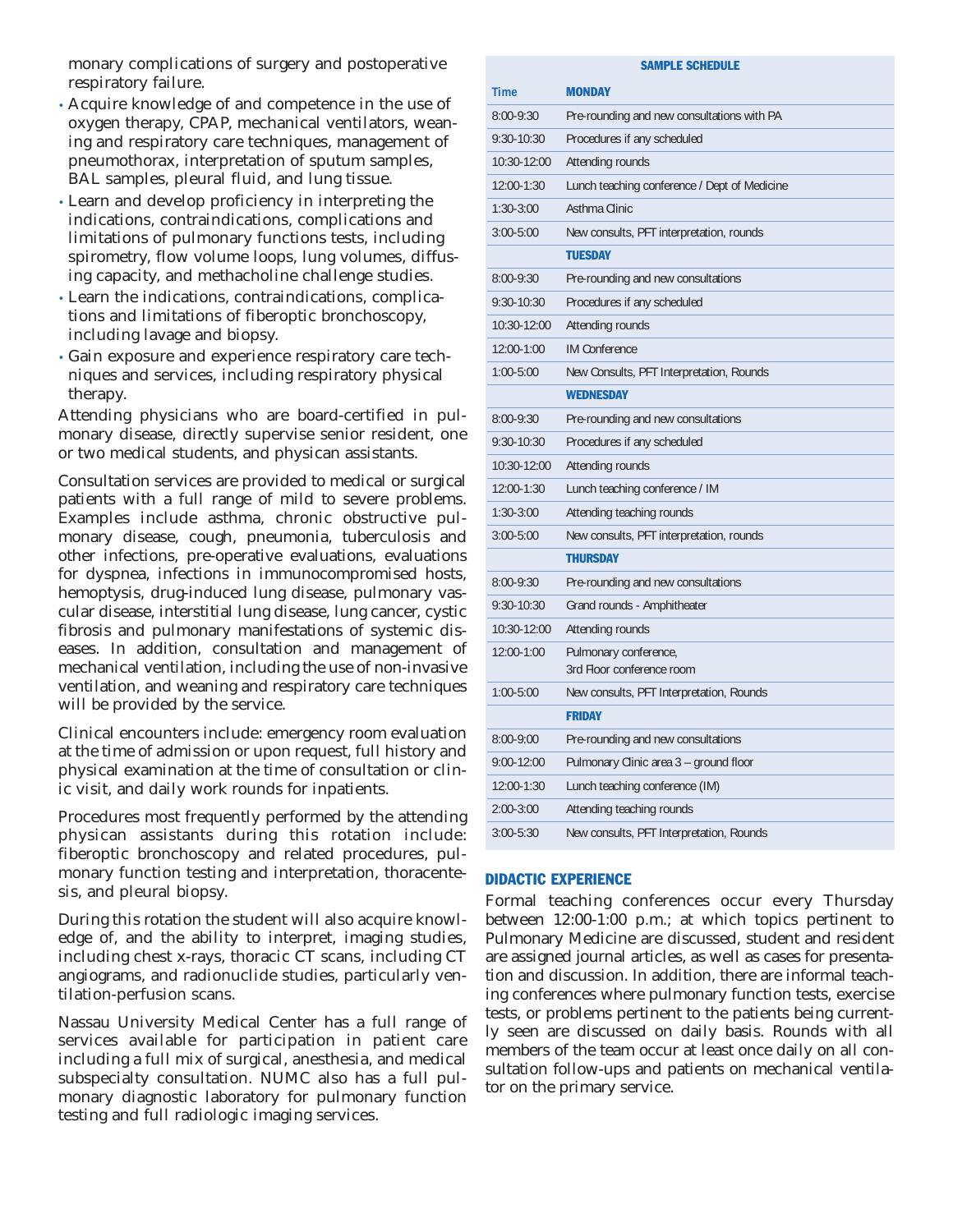#### EVALUATION METHODS

Clinical observation will be completed mainly by course director.

#### HOW TO APPLY

If you are interested in applying, please call 516-572- 5399 or visit us at www.numc.edu.

# PULMONARY CARE UNIT (PCU) ELECTIVE

Duration: 4 Weeks

#### **GOALS**

The general goal for medical students on this rotation is to have patient care responsibility for inpatients with a wide variety of pulmonary disease with an educational emphasis on pulmonary physiology and its correlation with clinical disorders. Medical students will develop skills in rounding and communicating with primary care physicians, other members of the health care team, and patient family members, under the supervision of an attending physician.

#### EDUCATIONAL OBJECTIVES

Students in the pulmonary care elective will develop an understanding of:

- The weaning process from ventilator support.
- Advance directives and end-of-life care issues.
- Quality care measures, including the prevention of blood stream infections, pressure ulcers, and ventilator-associated pneumonia.

#### CLINICAL EXPERIENCE

The clinical experience provided by the department includes:

- Daily pre-rounds with residents.
- Daily teaching rounds with the attending.
- Following assigned patients and writing progress notes.
- Assisting procedures.

# EVALUATION METHODS

At the end of the rotation, students are evaluated in writing. An exit interview provides feedback to the student and solicits feedback regarding the student's experience in the elective rotation.

#### DIDACTIC EXPERIENCE

Didactic experience includes:

- Daily medicine morning report.
- Daily medicine noon conference.
- Weekly pulmonary lectures and journal club.

#### RECOMMENDED READING

*The Washington Manual: Pulmonary Medicine Subspecialty Consult.*

#### Online resources:

www.thoracic.org/copd/ is an excellent online resource for practice guidelines, treatment algorithms, pharmacology and consensus statements

- www.chestnet.org. Go to educational resources.
- www.uptodate.com
- www.harrisonsonline.com
- www.cancer.gov for cancer of the lungs and the most up-todate treatment modalities.

Additionally, the Pulmonary Division has a small library in the Pulmonary Conference Room, 3rd floor of B Building. A computer providing direct access to literature searches is also located in the Conference Room.

#### HOW TO APPLY

If you are interested in applying, please call 516-572- 5399 or visit us at www.numc.edu.

# RHEUMATOLOGY ELECTIVE

#### Course Director: Prachi Anand, MD, FACP Duration: 4 Weeks

The Winthrop-University Hospital and Nassau University Medical Center (WUH-NUMC) integrated Rheumatology Fellowship strives to produce exceedingly well-trained consultants in rheumatic and immunological disorders. The wide spectrum of pathology seen at NUMC and our affiliate hospitals serve as a foundation for our clinical educational curriculum. Our didactic basic and clinical science along with research program enhances the clinical curriculum by emphasizing the pathophysiology and immunology of rheumatic diseases and by encouraging creative approaches to the diagnosis and therapy of rheumatic disorders.

# **GOALS**

- Familiarize trainees with the management of common problems in rheumatology
- Improve their proficiency in the performance of selected diagnostic and therapeutic interventional techniques commonly performed in the practice of general medicine
- Increase medical students' and residents' confidence and ability to educate and manage patients with rheumatic diseases